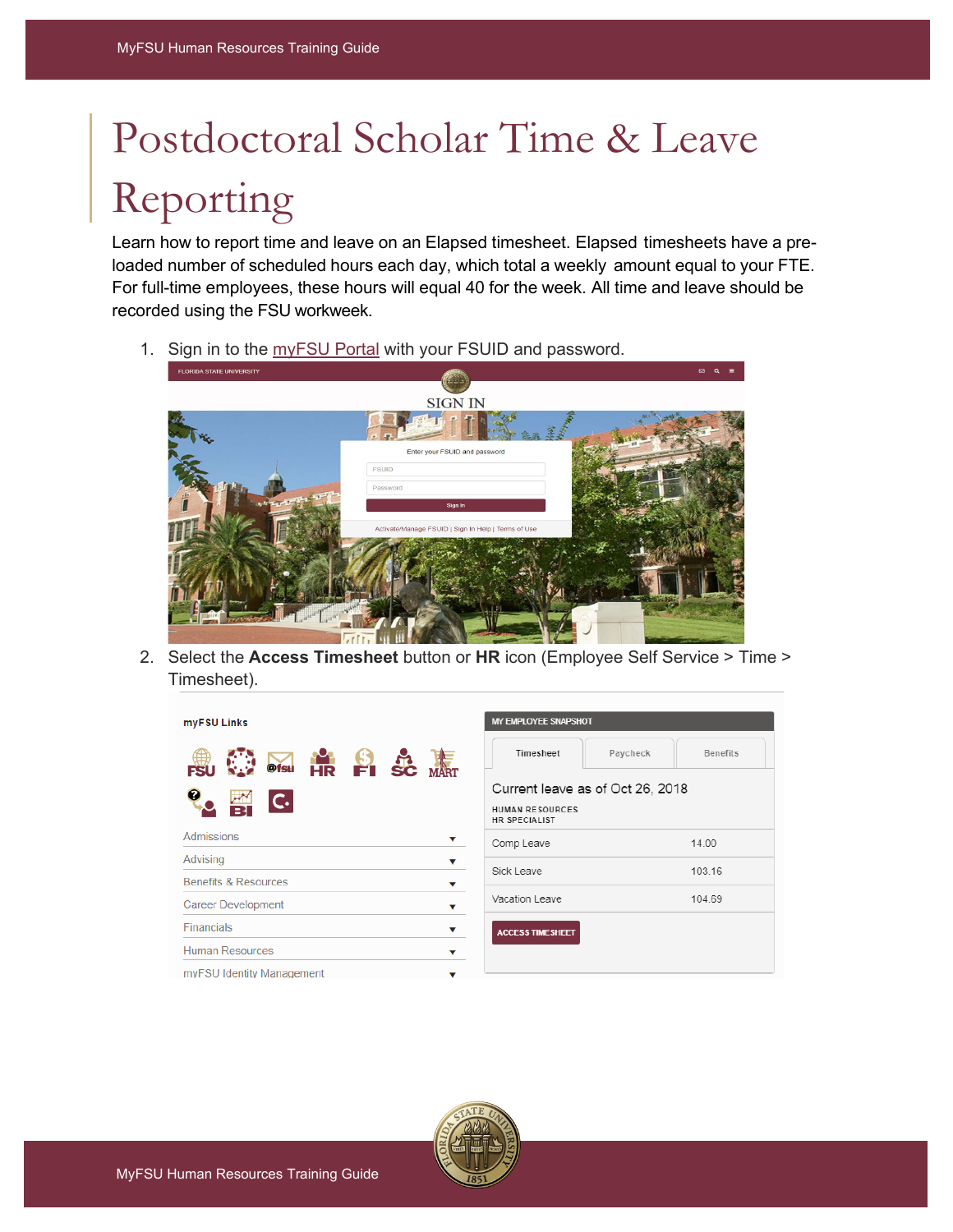## Elapsed Timesheet Overview

| Postdoctoral Scholar                |                           |                             |                                                                           |                           |                           |                           |                           |                               |
|-------------------------------------|---------------------------|-----------------------------|---------------------------------------------------------------------------|---------------------------|---------------------------|---------------------------|---------------------------|-------------------------------|
|                                     |                           | $\blacktriangleleft$        | 22 April - 28 April 2022<br>Weekly<br>Scheduled 40.00   Reported 40 Hours |                           |                           |                           |                           |                               |
| View Legend                         |                           |                             |                                                                           |                           |                           |                           |                           | Submit                        |
| *Time Reporting Code / Time Details | 22-Friday                 | 23-Saturday                 | 24-Sunday                                                                 | 25-Monday                 | 26-Tuesday                | 27-Wednesday              | 28-Thursday               |                               |
|                                     | Scheduled 8<br>Reported 8 | Scheduled OFF<br>Reported 0 | Scheduled OFF<br>Reported 0                                               | Scheduled 8<br>Reported 8 | Scheduled 8<br>Reported 8 | Scheduled 8<br>Reported 8 | Scheduled 8<br>Reported 8 |                               |
| ą,<br>$\checkmark$                  | 8.00                      |                             |                                                                           | 8.00                      | 8.00                      | 8.00                      | 8.00                      | ÷<br>$\overline{\phantom{a}}$ |
| <b>Comments</b>                     | $\circ$                   | $\circ$                     | $\circ$                                                                   | $\circ$                   |                           | $\circ$                   | $\circ$                   |                               |
| Paid Time Off                       |                           |                             |                                                                           |                           |                           |                           |                           |                               |
| Plan Type Paid Time Off             |                           |                             |                                                                           |                           |                           |                           |                           |                               |
| Recorded Balance 53.20              |                           |                             |                                                                           |                           |                           |                           |                           |                               |

Key Features to Note:

- Do not manipulate Date fields. Always use **Back Arrow** and **Forward Arrow** to move between the workweek of Friday-Thursday.
- Never leave a scheduled day blank on the timesheet. The Elapsed timesheet has a pre-loaded schedule so if you altered your work schedule and did not work on a scheduled day, a 0 (zero) must be placed on the timesheet.
- The comment field should be used for any comments. Once saved, comments cannot be removed and are public record.
- Plus "+" and minus "-" buttons to the far right allow you to add and delete rows.
- Always hit **Submit** to save your entries before leaving the page.
- 3. To add a leave event, click the plus "+" sign on the far right to add a row. Information on the postdoctoral paid time off policy can be found [here.](https://policies.vpfa.fsu.edu/policies-and-procedures/faculty-staff/attendance-and-leave#E12)

| <b>Postdoctoral Scholar</b>                     |                           |                                    |                                    |                           |                           |                           |                           |          |
|-------------------------------------------------|---------------------------|------------------------------------|------------------------------------|---------------------------|---------------------------|---------------------------|---------------------------|----------|
|                                                 |                           |                                    | 22 April - 28 April 2022<br>Weekly | $\,$ $\,$                 |                           |                           |                           |          |
|                                                 |                           |                                    | Scheduled 40.00 Reported 40 Hours  |                           |                           |                           |                           |          |
| View Legend                                     |                           |                                    |                                    |                           |                           |                           |                           | Submit   |
| <sup>*</sup> Time Reporting Code / Time Details | 22-Friday                 | 23-Saturday                        | 24-Sunday                          | 25-Monday                 | 26-Tuesday                | 27-Wednesday              | 28-Thursday               |          |
|                                                 | Scheduled 8<br>Reported 8 | <b>Scheduled OFF</b><br>Reported 0 | <b>Scheduled OFF</b><br>Reported 0 | Scheduled 8<br>Reported 8 | Scheduled 8<br>Reported 8 | Scheduled 8<br>Reported 8 | Scheduled 8<br>Reported 8 |          |
| ÷,<br>$\checkmark$                              | 8.00                      |                                    |                                    | 8.00                      | 8.00                      | 8.00                      | 8.00                      | $\equiv$ |
| <b>Comments</b>                                 |                           |                                    |                                    |                           |                           |                           | ╰                         |          |